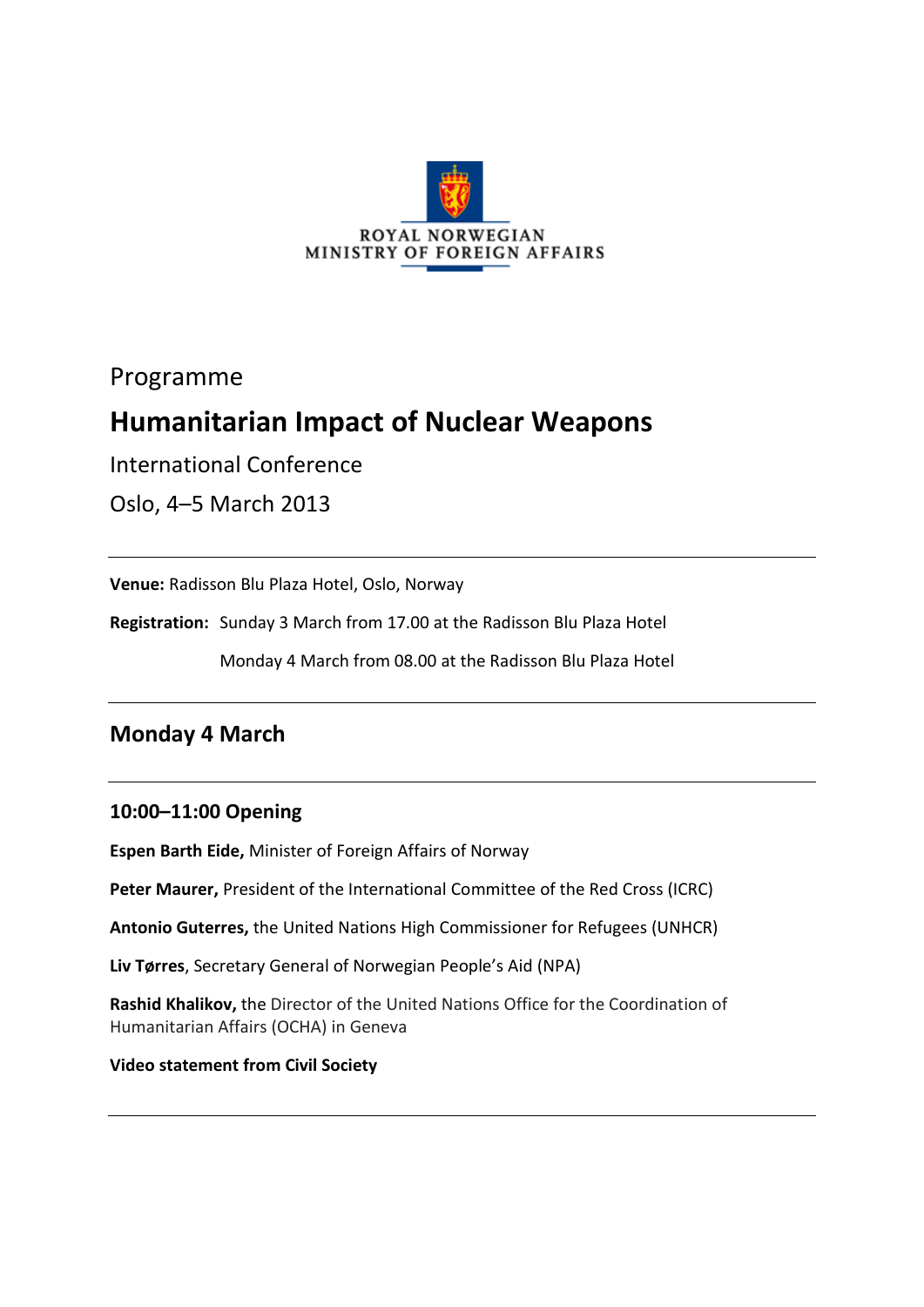### **11:00 – 13:00 Working session I**

#### **Immediate humanitarian impact of a nuclear weapon detonation**

#### **Co-chairs: Ambassador Christian Guillermet, Ministry of Foreign Affairs of Costa Rica and Ambassador Steffen Kongstad, Ministry of Foreign Affairs of Norway**

*The aim of the first working session is to provide the conference with concrete description of a nuclear weapon detonation and the current global status, and its immediate effects on people, health and infrastructure. The session will start with expert presentations, followed by a plenary discussion open to all delegations.*

#### **Nuclear weapons: How they work and what they would do to you** Dr. Patricia Lewis, Research Director, Chatham House, London

#### **Immediate impact: Death, damage and medical needs** Sir Andy Haines, Professor, London School of Hygiene & Tropical Medicine

#### **Medical effects of a nuclear weapon detonation**

Dr. Masao Tomonaga, Director of the Japanese Red Cross Nagasaki Atomic Bomb Survivors Hospital

#### **Scenario of a nuclear detonation**

Norwegian Defence Research Establishment and Norwegian People's Aid Elin Enger, Senior Scientist, Norwegian Defence Research Establishment (FFI)

# **13:00 – 14:30 Lunch hosted by the Ministry of Foreign Affairs, Radisson Blu Plaza Hotel**

### **14:30 – 17:00 Working session II**

#### **Wider impact and longer-term consequences**

#### **Co-chairs: Director General Nozipho Mxakato-Diseko, Ministry of International Relations and Cooperation of South Africa and Director General Aud Lise Norheim, Ministry of Foreign Affairs of Norway**

*The second session aims to provide the conference with an overview of some of the wider impacts and longer-term consequences of nuclear weapon detonations. The session will start with expert presentations on the damage and disruption testing and use of nuclear weapons can cause with regard to food security, public health and the environment. The presentations will be followed by a plenary discussion open to all delegations.*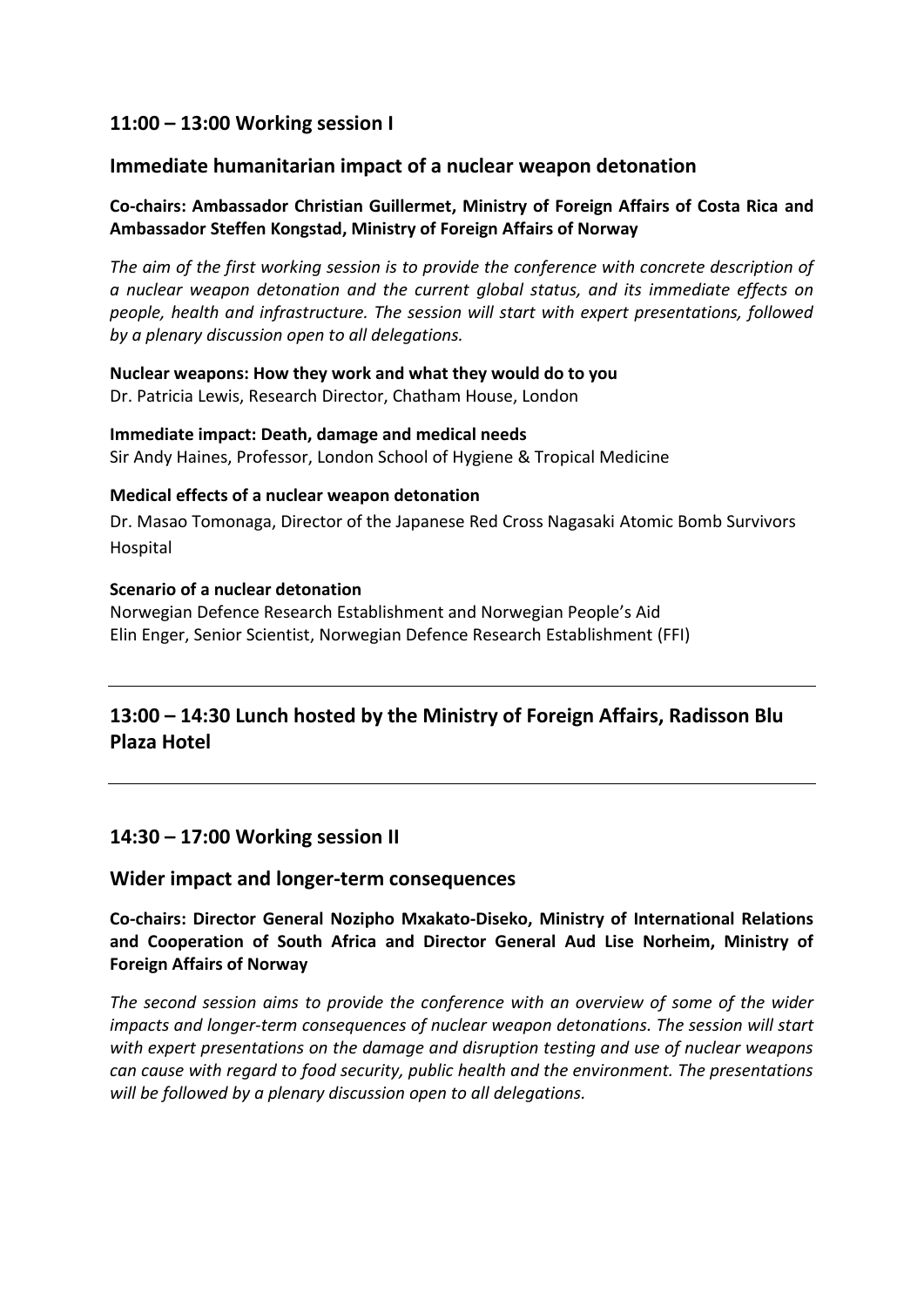#### **Social and economic impacts: Structural restoration of lives and livelihoods in and around affected areas**

Neil Buhne, Director of the Bureau of Crisis Prevention and Recovery, United Nations Development Programme (UNDP BCPR)

#### **The legacy of nuclear testing: The case of Kazakhstan**

Kanat B. Saudabayev, Chairman of the Commission on non-proliferation of weapons of mass destruction under the President of the Republic of Kazakhstan, Director of the Nazarbayev Center

#### **Food security and global consequences**

Peter Scott-Bowden, Senior Emergency Advisor, UN World Food Programme

#### **Wider humanitarian impact: The long-term effects on health, environment and development**

Dr. Ira Helfand, International Campaign to Abolish Nuclear Weapons (ICAN)

# **18:30–20.30 Reception with buffet in Oslo City Hall hosted by State Secretary Gry Larsen**

# **Tuesday 5 March**

### **10:00–12:00 Working session III**

#### **Humanitarian preparedness and response**

**Co-chairs: Ambassador Alexander Kmentt, Director for Disarmament, Arms Control and Non-proliferation, Ministry of Foreign Affairs of Austria and Director General Mona Juul, Ministry of Foreign Affairs of Norway**

*The final working session will present an overview of the state of preparedness and the needs for adequate humanitarian response to a nuclear weapon detonation. Experts from national protection and response authorities and humanitarian organisations will provide presentations to be followed by a plenary discussion open to all delegations.* 

#### **Emergency Preparedness and Response in the Event of a Nuclear Detonation, the cases of Norway and Romania**

Dr. Ole Harbitz, Director General, Norwegian Radiation Protection Authority (NRPA) Dr. Adriana Baciu, The Nuclear Regulatory Authority in Romania (CNCAN)